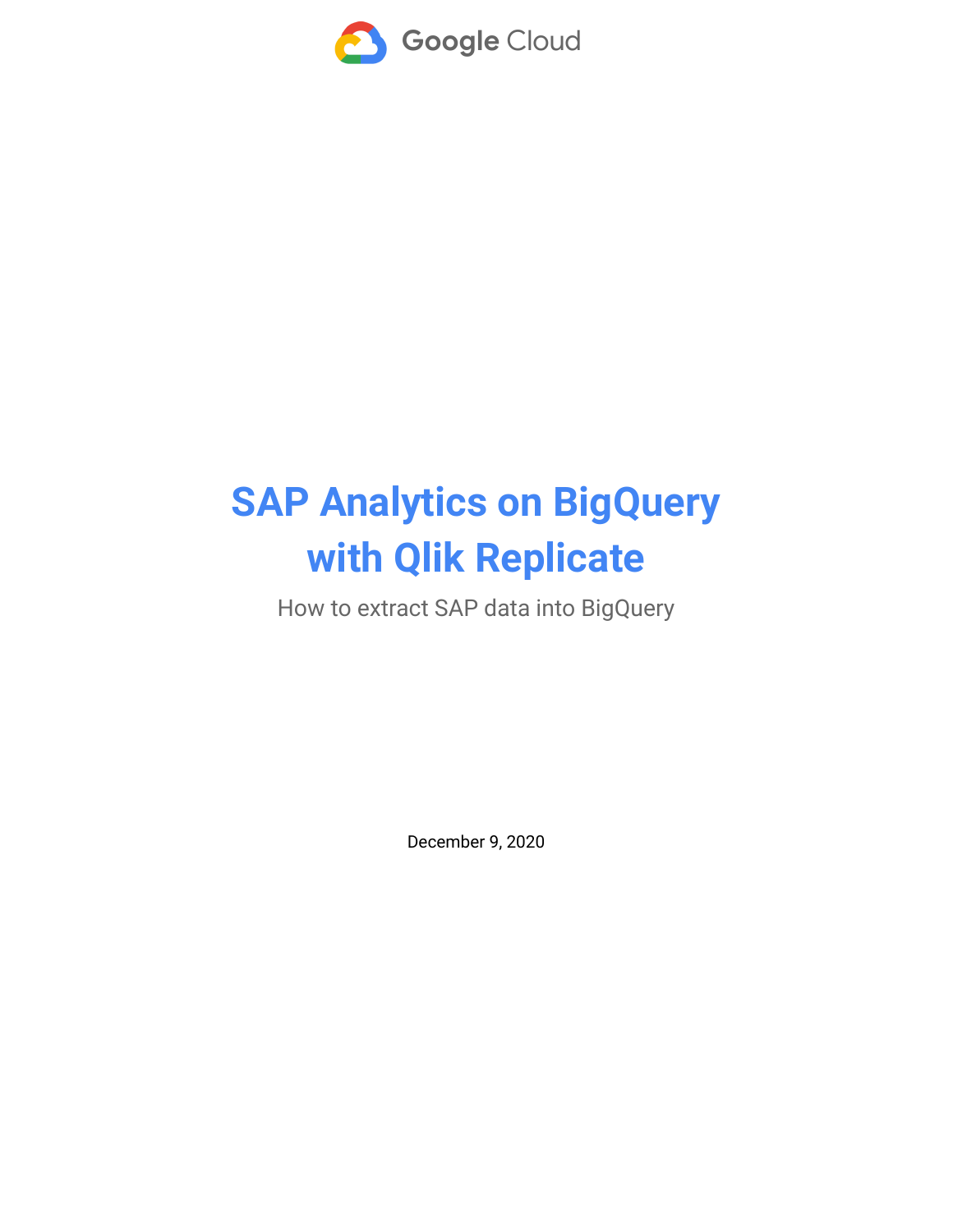

## Table of contents

| <b>Abstract</b>                                     | 5  |
|-----------------------------------------------------|----|
| <b>Introduction</b>                                 | 5  |
| <b>Architecture</b>                                 | 6  |
| Before you begin                                    | 7  |
| Set up Google Cloud with a project and permissions  | 7  |
| Set up SAP by installing Qlik Transports            | 9  |
| Set up Qlik with client libraries, drivers, and SDK | 9  |
| Replicate data                                      | 10 |
| Create your target endpoint                         | 11 |
| Create your database source endpoint                | 13 |
| Create your SAP application source endpoint         | 14 |
| Create your task                                    | 15 |
| Work within quotas                                  | 19 |
| View your replicated data                           | 22 |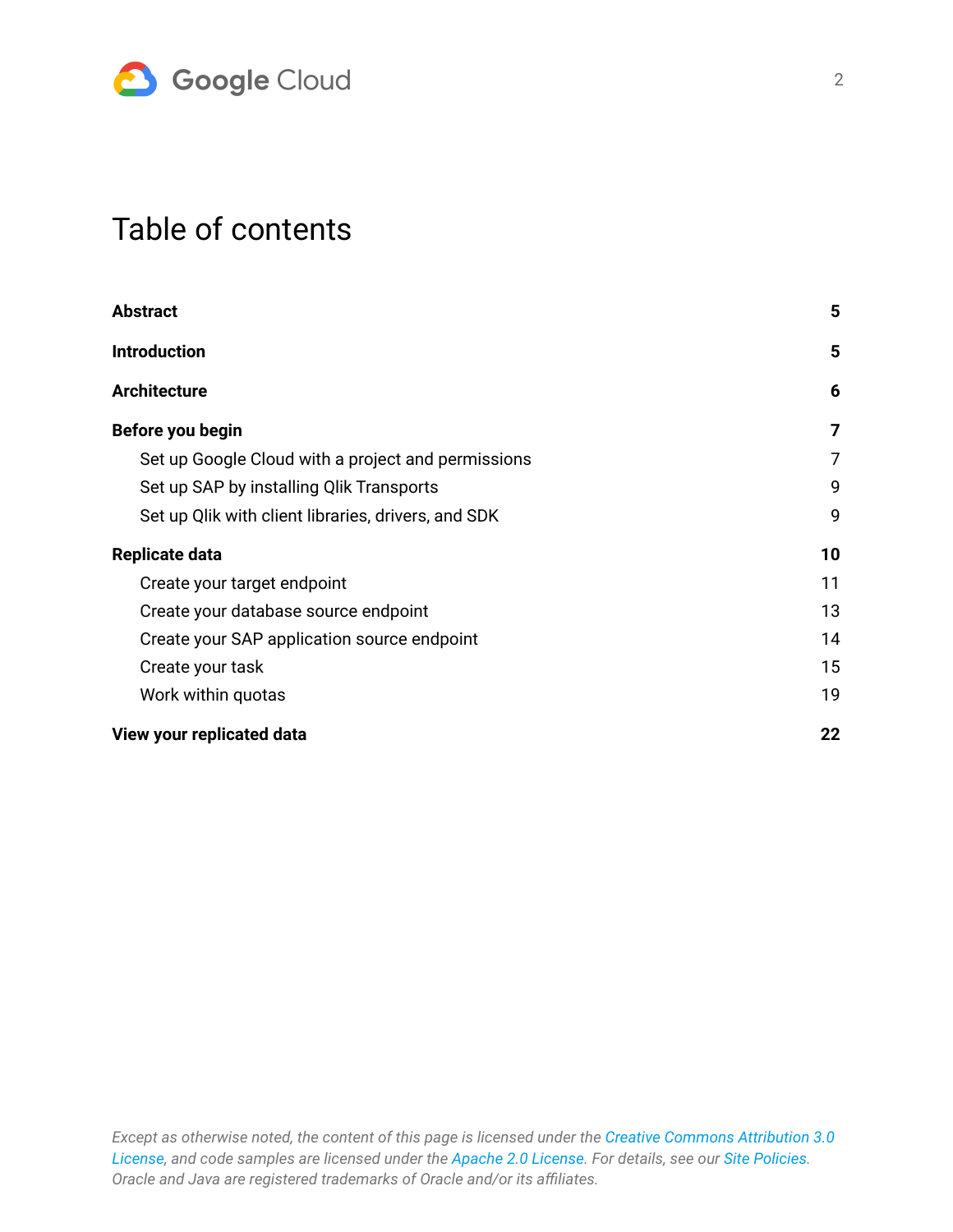

### <span id="page-2-0"></span>Abstract

- Performing analytics on SAP data directly in the transactional datastore is painful, and might impact SAP itself.
- BigQuery is part of an ecosystem of capabilities that enables Business Intelligence and Machine Learning.
- Qlik Replicate not only copies selected data from SAP into BigQuery, but keeps BigQuery synchronized as new transactions occur.

## <span id="page-2-1"></span>**Introduction**

You've realized that seeking business insights or performing machine learning on SAP enterprise resource planning (ERP) central component (ECC) data in-situ conflicts with the use of SAP as part of your core business, and requires SAP-proprietary tooling.

You're already using various services from Google Cloud, and want to leverage the data management capabilities of BigQuery for Business Intelligence analytics on your SAP data.

Qlik Replicate supports several change data capture mechanisms and many source and target systems. It is easy to deploy and use, and is far more powerful than its simple user interface indicates.

This whitepaper describes how to copy data from SAP—where it might sit in SAP HANA, Oracle<sup>®</sup>, SQL Server, or IBM DB2—into BigQuery, and then keep BigQuery synchronized with SAP by copying transactions as they occur. The example in the paper assumes you use SAP HANA and have Qlik Replicate deployed on Windows.

This whitepaper describes the replication of data from SAP ERP/ECC 6.0 into BigQuery using Qlik Replicate v6.6. The paper is current as of May 2020. All SAP Modules are supported except for HR, including CRM, SRM, GTS, and MDG SAP Applications. This whitepaper does not apply to additional SAP products and services such as SAP Business ONE or SAP SuccessFactors.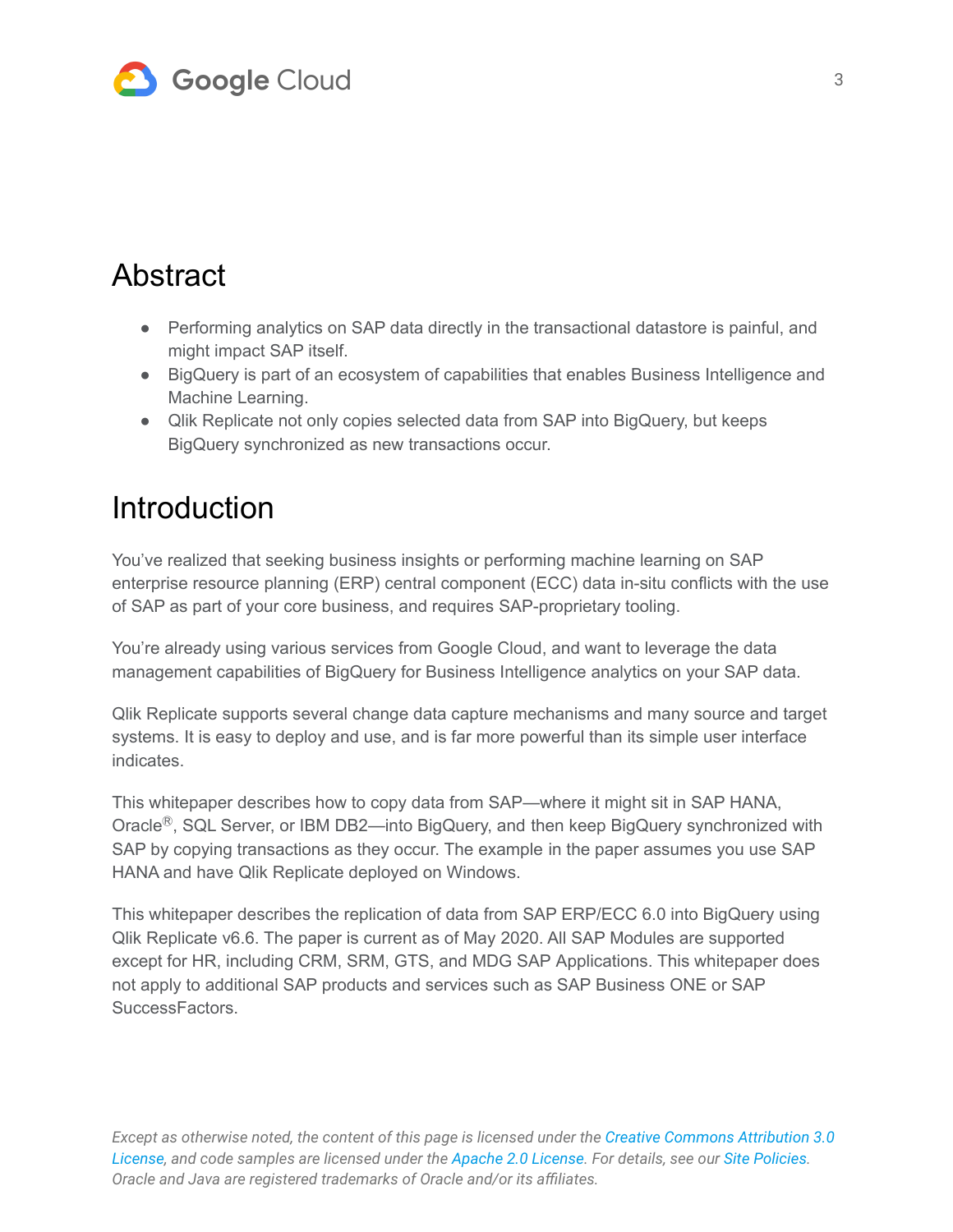

### <span id="page-3-0"></span>**Architecture**

As shown in the following architecture diagram, Qlik Replicate connects to the database underlying SAP and creates triggers, which are used to capture data manipulation language (DML) actions (such as insert,update, and delete) to a log table as those transactions occur.



The initial **Full Load** task from SAP into BigQuery copies the selected tables. Subsequent **Apply Changes** tasks replicate DML transactions into BigQuery as they occur.

Qlik Replicate mostly copies data directly from the storage tier, but some SAP objects, such as cluster tables, are meaningful only at the application tier. Qlik Replicate retrieves these tables through a remote function call (RFC) connection to SAP. SAP maintains a mapping table that groups SAP tables into meaningful business groups (/nzr4sap), which Qlik Replicate queries through RFC. Qlik Replicate refers to this table when configuring a new data replication task.

## <span id="page-3-1"></span>Before you begin

This section describes the software and settings you need to perform the example in this whitepaper, and notes alternatives you might need if you are using an underlying database other than SAP HANA.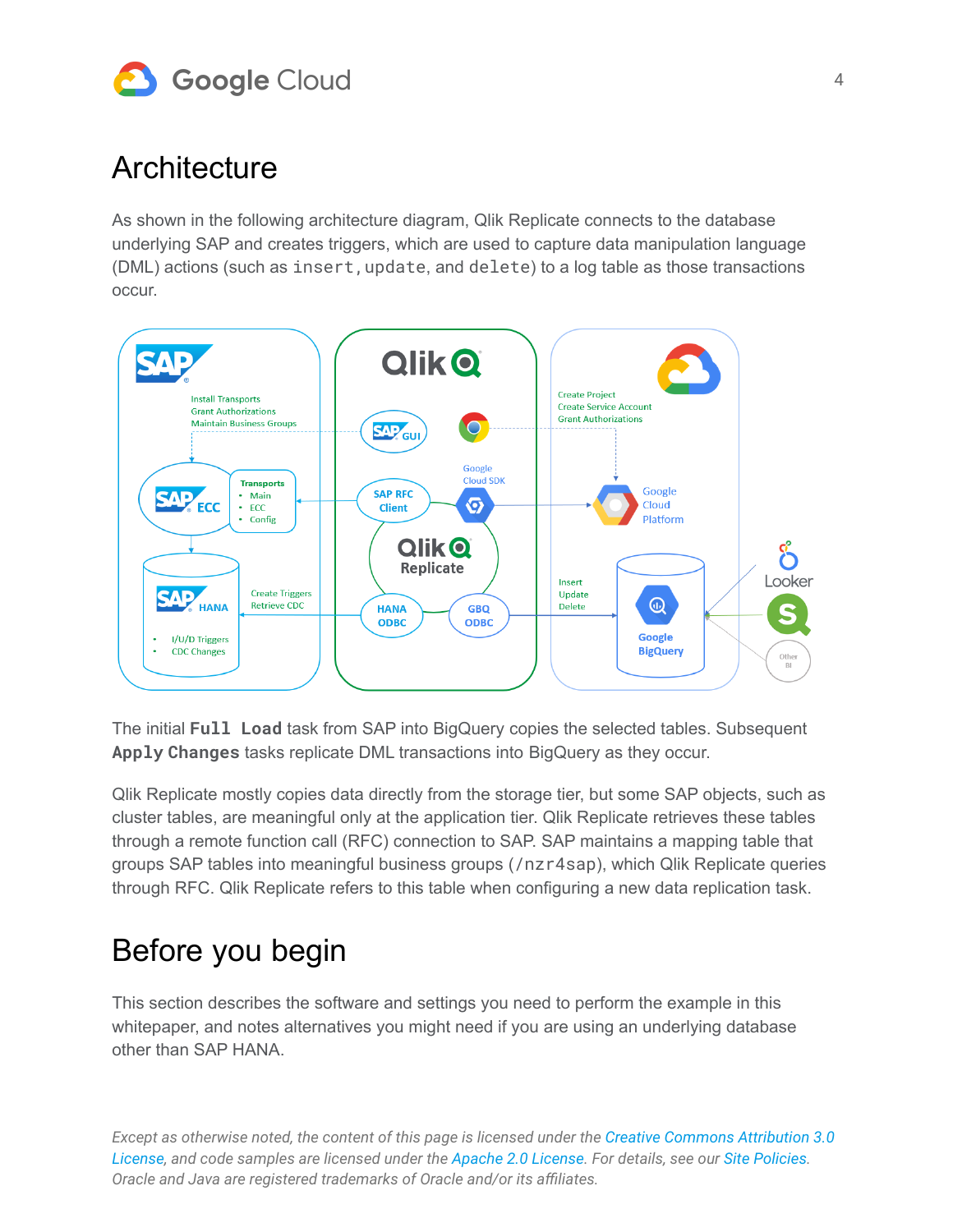

### <span id="page-4-0"></span>Set up Google Cloud with a project and permissions

You need a Google Cloud project to be the target of your Qlik Replicate tasks, and a service account that you can grant the following roles:

- Project > Owner or Editor
- BigQuery > BigQuery Data Owner

You need a Service Account Key from the Google Cloud Console that Qlik Replicate can use for authentication into BigQuery.

For more information, see Using [BigQuery](https://help.qlik.com/en-US/replicate/November2020/Content/Replicate/Main/Introduction/Home.htm) as a Target in the Qlik Replicate documentation.

- 1. Open the **Google Cloud Console**.
- 2. Create a project called **SAP Analytics.**
- **3.** Go to **IAM & Admin**, click **Service Accounts**, and then create a service account named **qlik**.

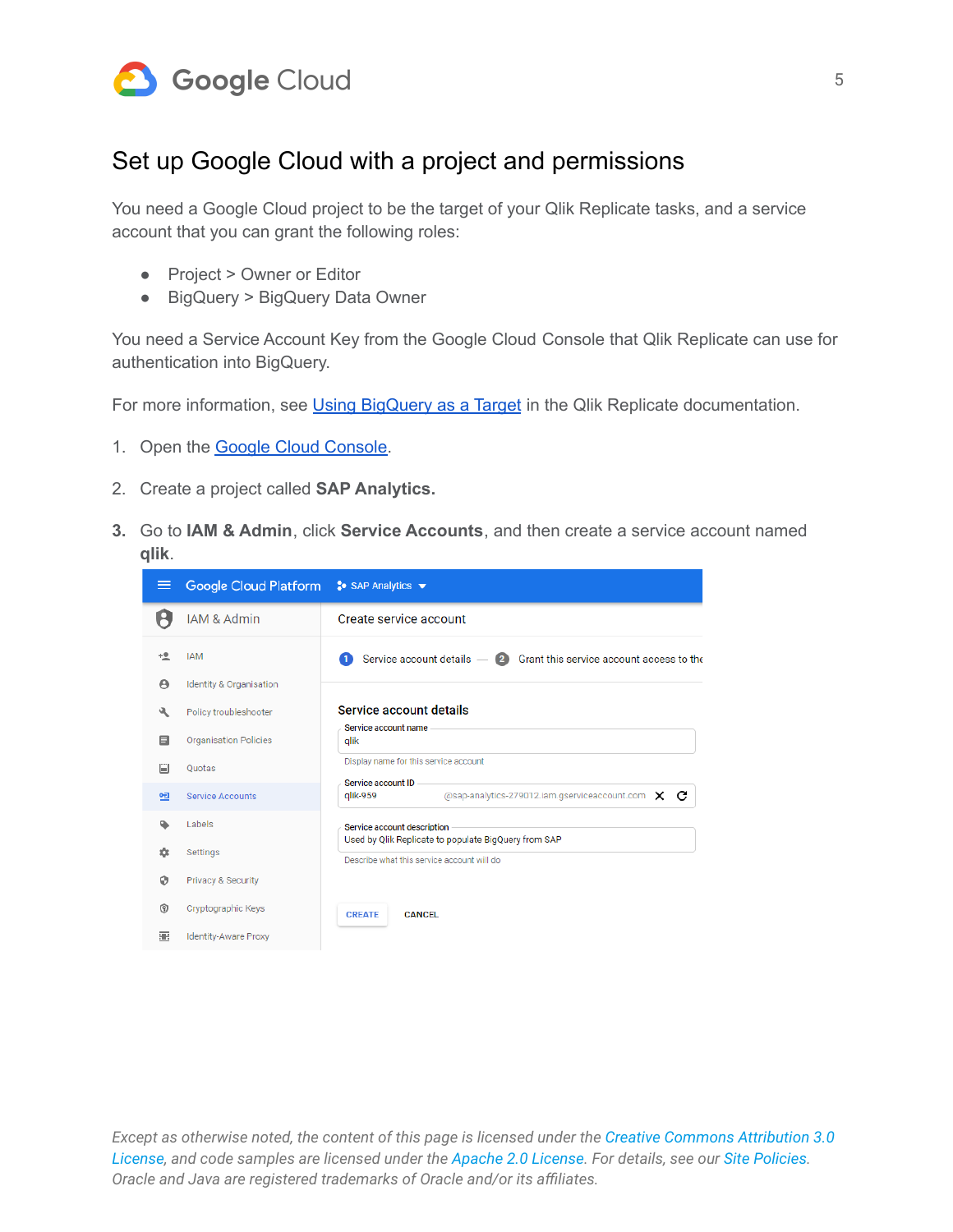

4. Grant the **qlik** service account the Project > Owner and BiqQuery > BigQuery Data Owner roles.



5. Create a security key in JSON format, and save it for use later, when you connect from Qlik Replicate to BigQuery.

### <span id="page-5-0"></span>Set up SAP by installing Qlik Transports

Qlik Replicate supports connectivity primarily to SAP ERP/ECC 6.0 + all EhP levels. All modules are supported except HR, including support for CRM, SRM, GTS, and MDG SAP Applications.

Connectivity from Qlik Replicate to SAP primarily accesses the underlying database directly, but also utilizes RFC connections to Qlik Transports. You must install the Qlik Transports into SAP. These consist of the following:

- InstallCode.zip, the main transport file
- InstallCodeECC.zip (ECC-specific, where applicable)
- InstallConfig.zip, the initial configuration supplied as a transport

You need to enable additional authorizations for the Qlik Replicate software. Qlik Replicate for SAP delivers its own authorization object, ZR4SAP, and you must ensure that a dialog user and a communication user exist in SAP. The dialog user is required to access the Qlik Replicate for SAP Client GUI in SAP, and the communication user is required to support the RFC calls from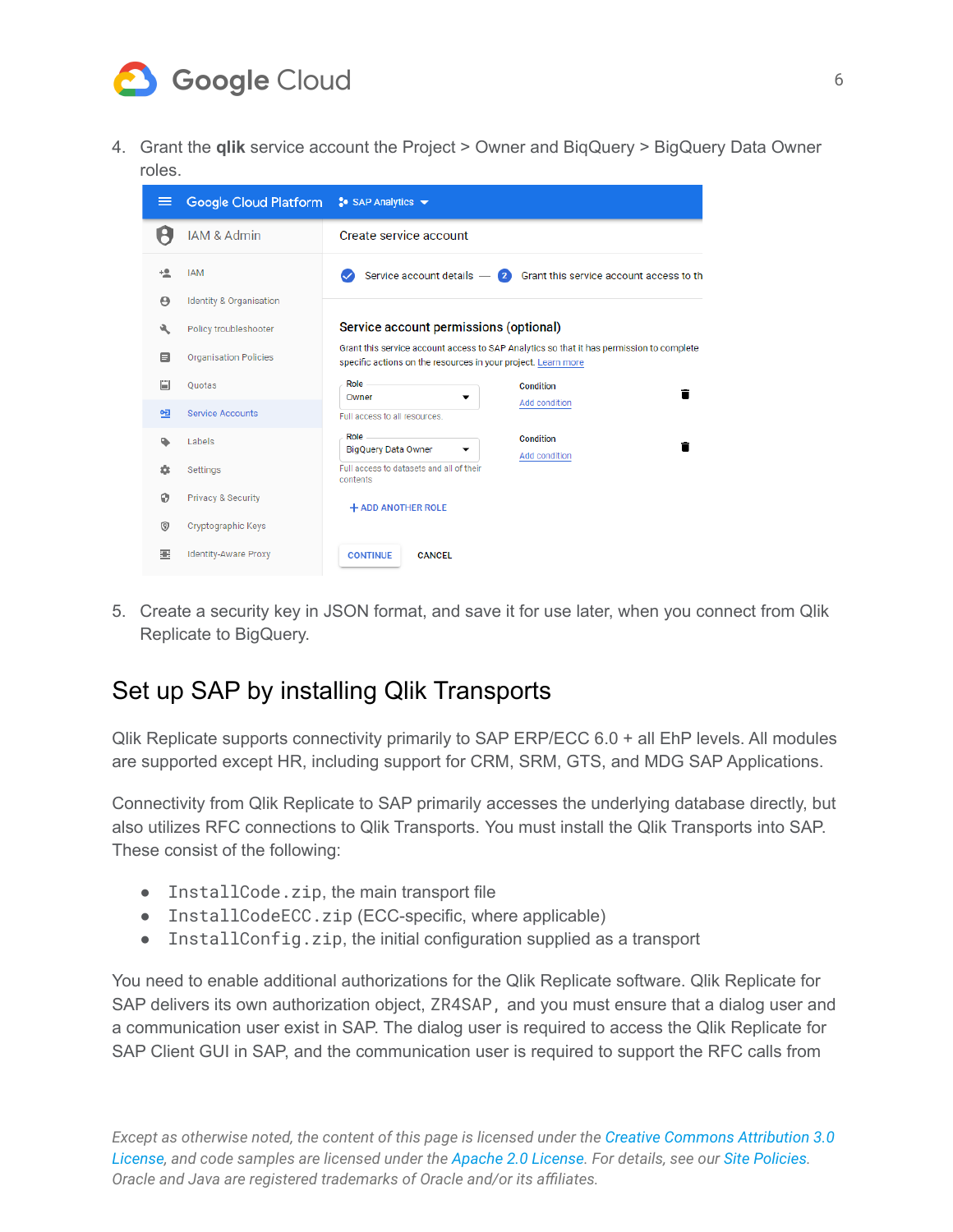

Qlik Replicate to the SAP system. For more information, see Install the Qlik [Replicate](https://help.qlik.com/en-US/replicate/November2020/Content/Replicate/Main/SAP/Install_Replicate_for_SAP_Client_on_the_SAP_Machine.htm) for SAP client on the SAP machine in the Qlik [Replicate.](https://help.qlik.com/en-US/replicate/November2020/Content/Replicate/Main/SAP/Install_Replicate_for_SAP_Client_on_the_SAP_Machine.htm)

You'll also need the connectivity details for the database underlying your SAP instance, such as what database it is (HANA, Oracle<sup>®</sup>, SQL Server, or IBM DB2), your credentials for accessing it, and verification that it is configured to support change data capture (CDC). In some cases, CDC is performed using database triggers, which must be installed into the database for the tables to be replicated. If Qlik Replicate has sufficient rights, it creates those triggers in the database itself for the tables to be replicated.

This example assumes you're using SAP HANA.

### <span id="page-6-0"></span>Set up Qlik with client libraries, drivers, and SDK

This whitepaper assumes you have installed a licensed copy of Qlik Replicate on a Windows host, ideally near your source data to avoid firewall considerations and to minimize latency.

- To connect from Qlik Replicate to SAP, you must extract the **SAP Netweaver RFC Client** libraries (SDK v7.20 or v7.50) from the NWRFC\_xxx.SAR file and copy them from nwrfcsdk/lib into the Qlik Replicate bin directory.
- To connect from Qlik Replicate to BigQuery, you must download and install the **Simba ODBC** driver v2.2.3.1000 and the **Google Cloud SDK** 253.0.0 onto the Qlik Replicate machine.
- You must rename certain irregularly named SAP schema/column objects in the Qlik Replicate task before you write them to BigQuery.

The different SAP source endpoints in Qlik Replicate require an already-configured source endpoint that connects directly to the HANA, Oracle, SQL Server, or IBM DB2 database underlying SAP. Each of these endpoints has its own requirements, and might require you to enable CDC or implement it manually. At a minimum, you must have the corresponding database driver installed on the Qlik Replicate machine. Certain rights are required in the database.

Required drivers for each database:

- HANA SAP HANA ODBC (x64) Driver 2.x HDBODBC
- Oracle Oracle Instant Client (x64) v11.2.0.3.0 (or greater). [Download](https://www.oracle.com/database/technologies/instant-client/winx64-64-downloads.html) and install.
- SQLServer Microsoft ODBC Driver 17.4.2 (or greater). [Download](https://docs.microsoft.com/en-us/sql/connect/odbc/download-odbc-driver-for-sql-server?view=sql-server-ver15) and install.
- IBM DB2 Your requirements vary depending on what platform DB2 is hosted on, but at a minimum you require the IBM Data Server Client 11.1.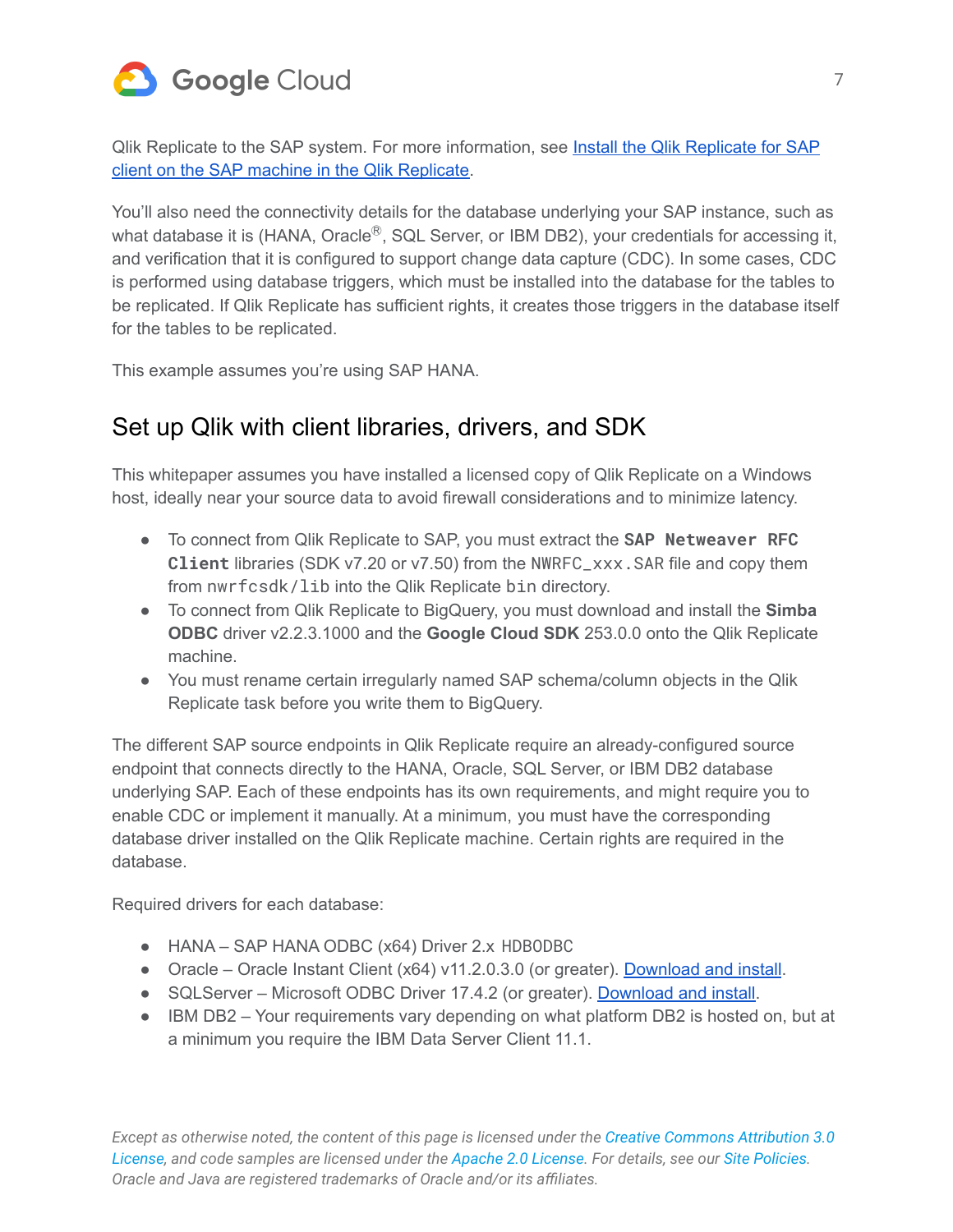

For information about the connectivity requirements of your SAP database, see the [Qlik](https://help.qlik.com/en-US/replicate/Content/Replicate/Home.htm) [Replicate](https://help.qlik.com/en-US/replicate/Content/Replicate/Home.htm) documentation.

### <span id="page-7-0"></span>Replicate your data

The Qlik Replicate fundamental objects are *source* and *target endpoints*, and *tasks*.

Tasks include a one-time **Full Load** task, which copies data from source to target and then completes, and the **Apply Changes** task, which continues to run, looking for transactions in the selected source tables to propagate into the target.

The SAP source in Qlik Replicate contains *business groups***,** which are collections of SAP objects that are used within the SAP modules. These groups simplify how you select the data you need to copy into BigQuery to satisfy your analytic objectives. The list of table objects in each Business Group is maintained in SAP and accessed using the /nzr4sap transaction.

First, you create your source and target endpoints, and then you select tables from the source to be replicated into the target in a new task.

Start by browsing to Qlik Replicate (https://**[yourServer.example.com](https://yourserver.example.com/attunityreplicate)**/attunityreplicate) and authenticating.

### <span id="page-7-1"></span>Create your target endpoint

- 1. In Qlik Replicate, go to **Manage EndPoint Connections** and click **New EndPoint Connection.**
- 2. Name the new endpoint **Google BigQuery** or something meaningful to you. Ensure that its role is **target,** and that the type is **Google Cloud BigQuery**.
- 3. Paste the contents of the security key that you created earlier into the **Service Account Key** field.

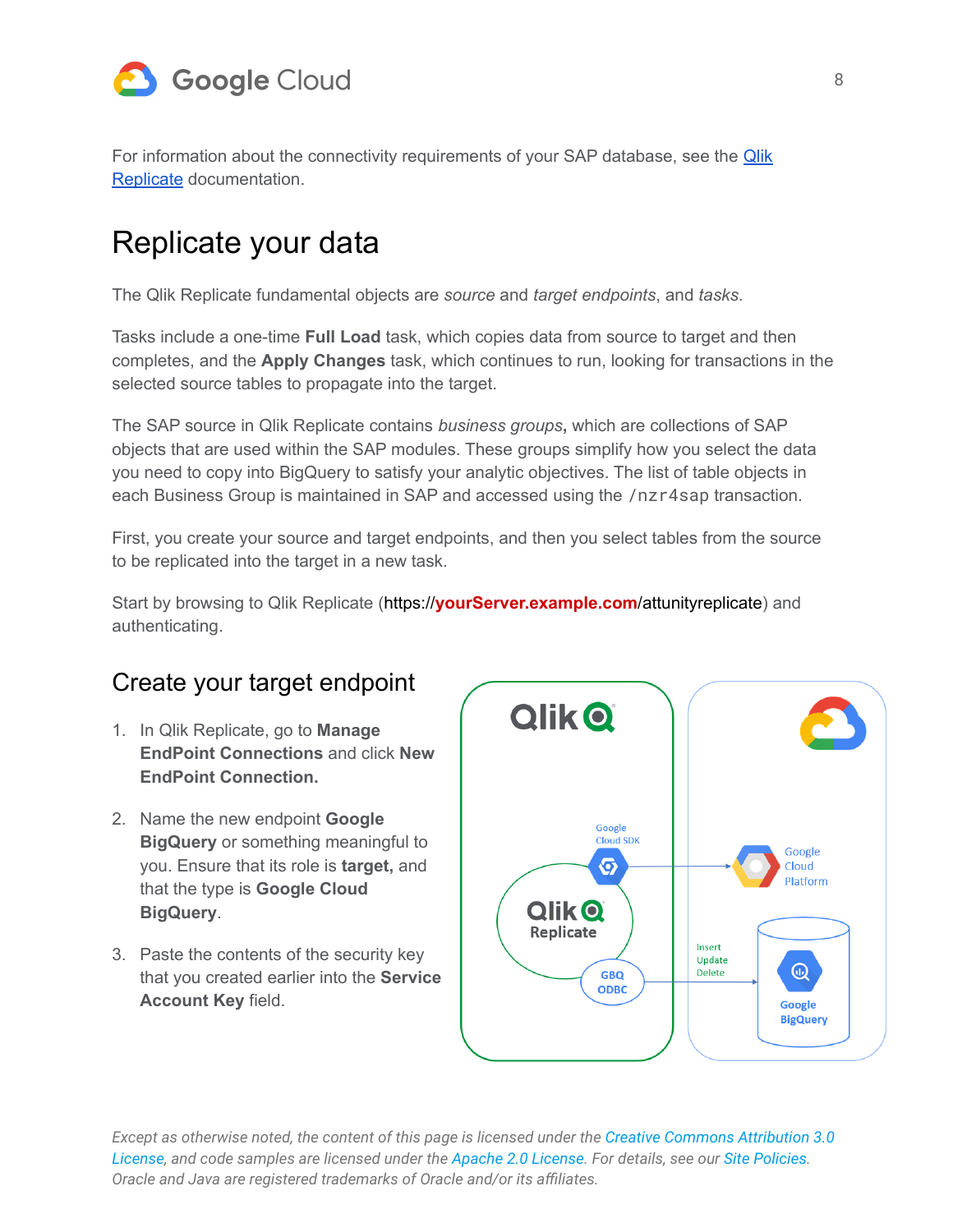

| <b>Manage Endpoint Connections</b>      |                                                           |                                            | $\Box$ $\times$ |
|-----------------------------------------|-----------------------------------------------------------|--------------------------------------------|-----------------|
|                                         | + New Endpoint Connection   Delete □ Duplicate   View Log |                                            |                 |
| Targets<br>All<br>Sources               | Advanced<br>General                                       |                                            |                 |
| $\alpha$<br>Search<br>→ Google BigQuery | Name: $\bullet$<br>Description:                           | Google BigQuery                            |                 |
|                                         | Role:<br>Type:                                            | ○ Source ● Target<br>Google Cloud BigQuery | v               |
|                                         | Service account key:                                      | "type": "service_account",                 | Î               |
|                                         |                                                           |                                            |                 |
| $\overline{\mathbf{v}}$                 | <b>Test Connection</b>                                    | Cancel<br>Save                             | Close           |

4. Click **Test Connection**, resolve any errors, and then save your new target endpoint.

Next, you create a source endpoint for your SAP HANA database. Then you create one of two possible SAP application endpoints to leverage the database source endpoint:

- SAP Application, requiring:
	- Server name
	- o Instance number (e.g. 00)
	- Client (e.g. 800)
	- Username & password
- SAP Application (DB), requiring:
	- Client (e.g. 800)
	- SAP Schema

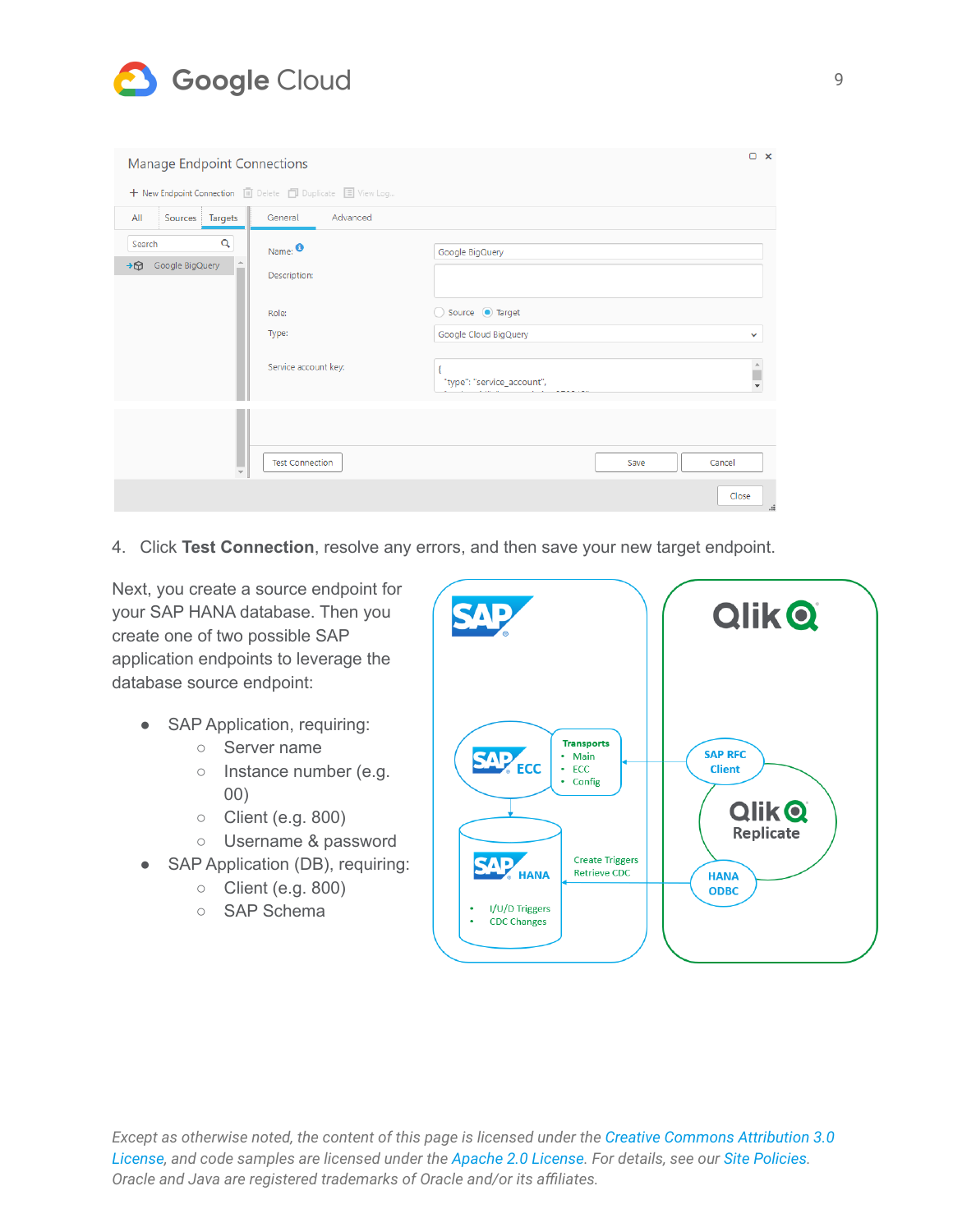

#### <span id="page-9-0"></span>Create your database source endpoint

- 1. Go to **Manage EndPoint Connections**, and click **New Endpoint Connection.**
- 2. Name the new endpoint **HANA** or something meaningful to you. Ensure that its role is **source**, and that the type is **SAP HANA**.
- 3. Specify the **server** where HANA is hosted and the **Instance number**.
- 4. Type the credentials used to access HANA.

| <b>Manage Endpoint Connections</b>  | + New Endpoint Connection   Delete   Duplicate   View Log                                                                                          | $\cup$ $\times$                                                                                                                       |
|-------------------------------------|----------------------------------------------------------------------------------------------------------------------------------------------------|---------------------------------------------------------------------------------------------------------------------------------------|
| All<br>Targets<br>Sources           | Advanced<br>General                                                                                                                                |                                                                                                                                       |
| Q<br>Search<br>$0 \rightarrow HANA$ | Name:<br>Description:                                                                                                                              | <b>HANA</b>                                                                                                                           |
| $\sim$ $\sim$                       | Role:<br>Type:<br>Read changes from log stream staging folder<br>Log stream staging task:<br>Server:<br>Instance number:<br>Database architecture: | Source<br><b>SAP HANA</b><br>No Log Stream tasks<br>10.1.4.45<br>$\bullet$ (0 - 99)<br>$\mathbf 0$<br>Single tenant<br>◯ Multi tenant |
|                                     | Username:<br>Password:                                                                                                                             | SAPABAP2                                                                                                                              |
|                                     | <b>Test Connection</b>                                                                                                                             | Cancel<br>Save<br>Close<br>$\ddot{x}$                                                                                                 |

5. Click **Test Connection**, resolve any errors, and then save your new source endpoint.

Now that you've created the database source endpoint, you must create the SAP Application source endpoint to leverage it.

#### <span id="page-9-1"></span>Create your SAP application source endpoint

1. Click **New Endpoint Connection.**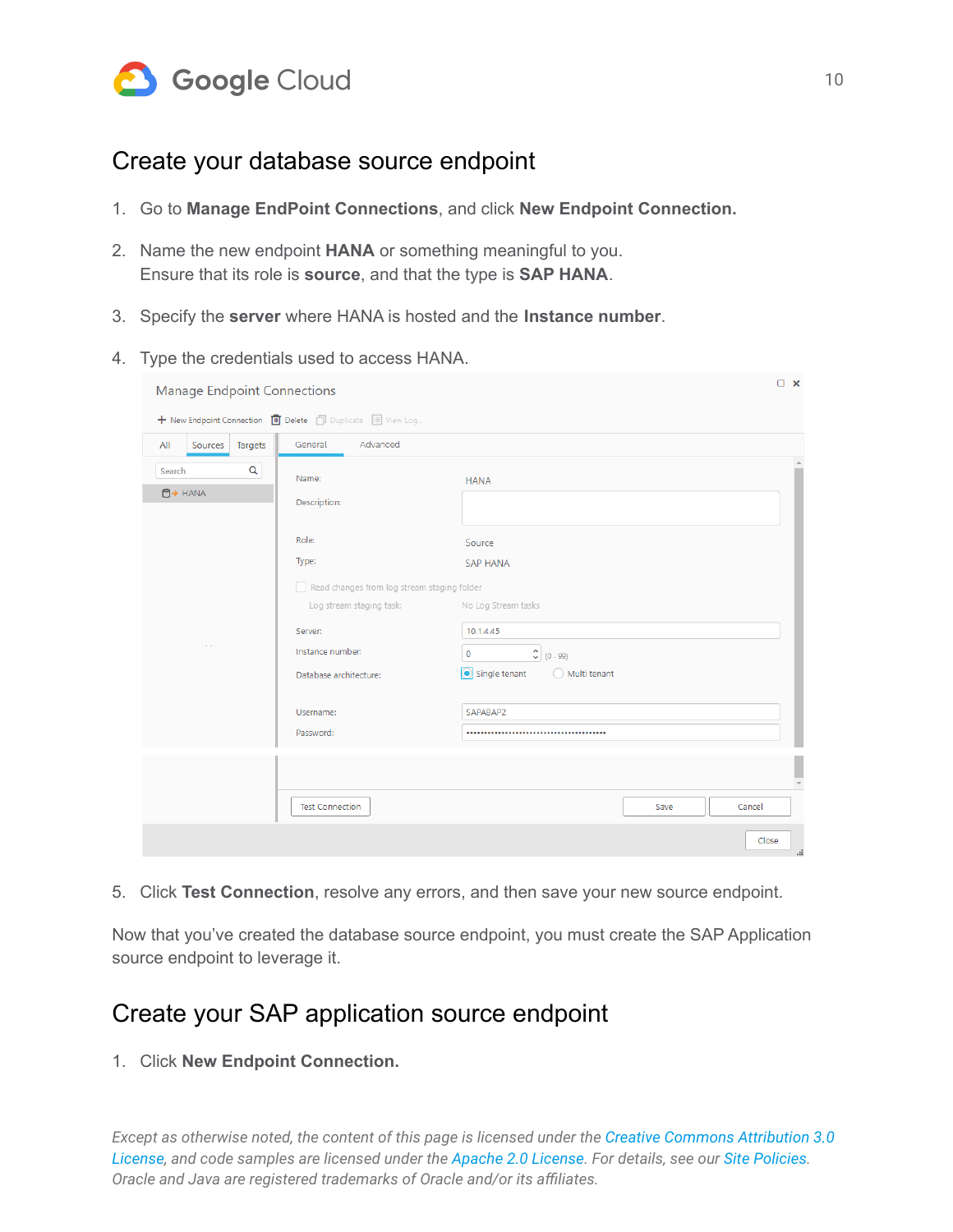

- 2. Name the new endpoint SAP **ERP Application** or something meaningful to you. Ensure that its role is **source**, and that the type is **SAP ERP Application**.
- 3. Provide the following information to enable the RFC connection from Qlik Replicate to SAP:
	- Connection type
	- Server name where SAP can be accessed
	- Instance number
	- Client
- 4. Record credentials within SAP that have been granted the required authorizations.
- 5. For **Backend endpoint**, select the **HANA** source endpoint that you created earlier.

|                                | $\Box$ $\times$<br><b>Manage Endpoint Connections</b>     |                              |  |  |  |  |
|--------------------------------|-----------------------------------------------------------|------------------------------|--|--|--|--|
|                                | + New Endpoint Connection   Delete   Duplicate   View Log |                              |  |  |  |  |
| All<br>Sources<br>Targets      | Advanced<br>General                                       |                              |  |  |  |  |
| Q<br>Search                    | Name:                                                     | <b>SAP ERP Application</b>   |  |  |  |  |
| <b>D→ HANA</b>                 | Description:                                              |                              |  |  |  |  |
| <b>ED→</b> SAP ERP Application |                                                           |                              |  |  |  |  |
|                                | Role:                                                     | Source                       |  |  |  |  |
|                                | Type:                                                     | <b>SAP Application</b>       |  |  |  |  |
|                                | Read changes from log stream staging folder               |                              |  |  |  |  |
|                                | Log stream staging task:                                  | No Log Stream tasks          |  |  |  |  |
|                                | <b>Connection Information</b>                             |                              |  |  |  |  |
|                                | Connection type:                                          | Application<br>v             |  |  |  |  |
|                                | Server name:                                              | pe-atun-p-01                 |  |  |  |  |
|                                | Instance number:                                          | 00                           |  |  |  |  |
|                                | Client:                                                   | 800                          |  |  |  |  |
|                                | Username:                                                 | qlik                         |  |  |  |  |
|                                | Password:                                                 |                              |  |  |  |  |
|                                | Backend endpoint:                                         | <b>HANA</b><br>Browse        |  |  |  |  |
|                                |                                                           |                              |  |  |  |  |
|                                |                                                           | L<br>$\overline{\mathbf{v}}$ |  |  |  |  |
|                                | <b>Test Connection</b>                                    | Cancel<br>Save               |  |  |  |  |
|                                |                                                           | Close<br>$\ldots$            |  |  |  |  |

6. Click **Test Connection,** resolve any errors, and then save your new source endpoint.

Except as otherwise noted, the content of this page is licensed under the Creative Commons [Attribution](http://creativecommons.org/licenses/by/3.0/) 3.0 [License,](http://creativecommons.org/licenses/by/3.0/) and code samples are licensed under the Apache 2.0 [License](http://www.apache.org/licenses/LICENSE-2.0). For details, see our Site [Policies.](https://cloud.google.com/site-policies) *Oracle and Java are registered trademarks of Oracle and/or its affiliates.*

 $\Box$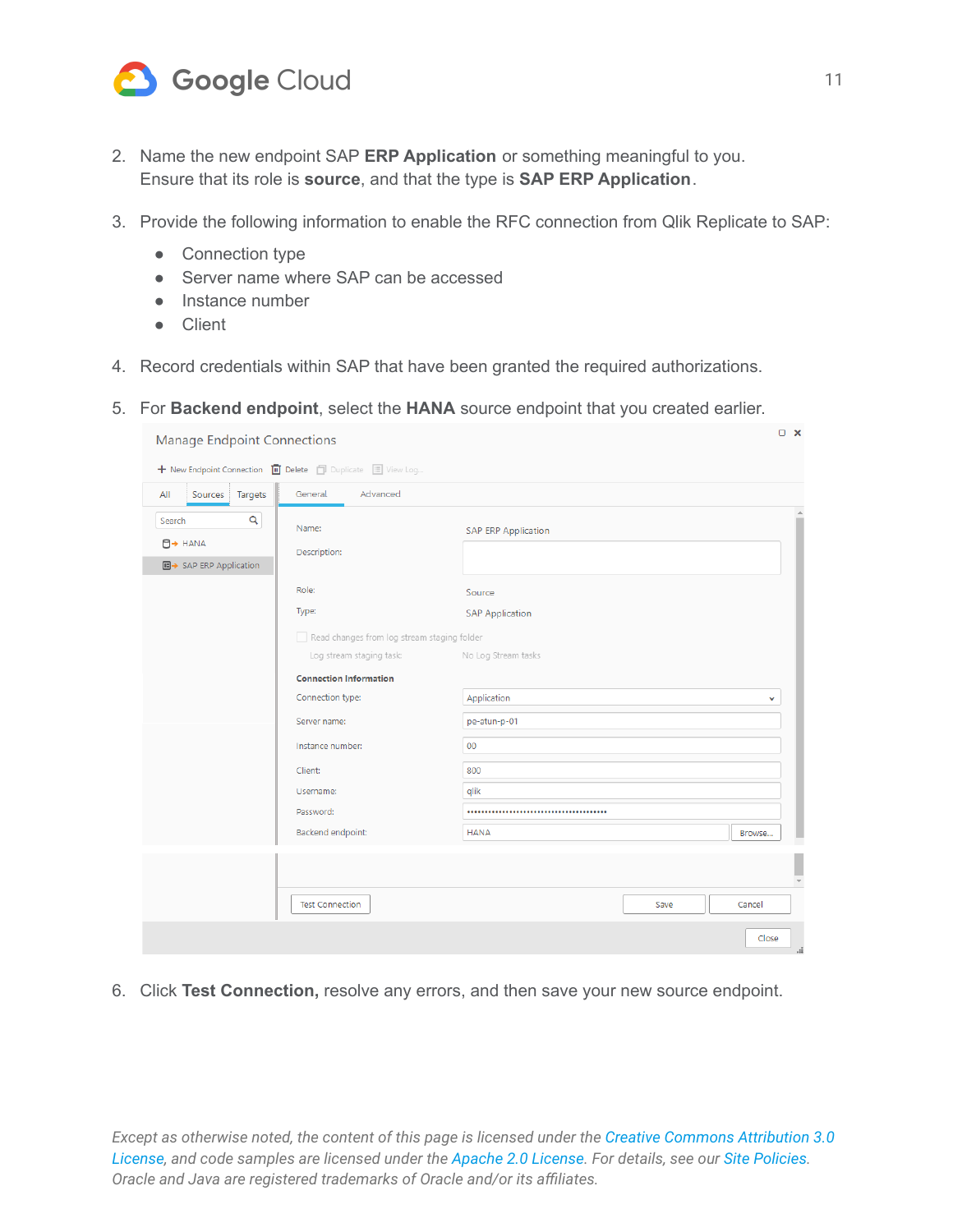

#### <span id="page-11-0"></span>Create your task

- 1. Click **New Task**. Give it a descriptive name, such as **SAP to BigQuery.**
- 2. For **Replication Profile**, select **Unidirectional**. (This means the replication goes from one source to one target.)
- 3. Select at least one value under **Task Options.**
	- Select **Full Load** to start the initial replication of existing data from SAP to BigQuery.
	- Select **Apply Changes** to turn on CDC and replicate new transactions as they occur.



- 4. Click **OK.**
- 5. Drag the **SAP ERP Application** source endpoint to the top bubble, and drag the **BigQuery** target endpoint to the bottom bubble.



#### 6. Click **Task Settings.**

This example provides a default target table schema that contains the tables in BigQuery.

7. Enter **SAP\_SD** in the target metadata.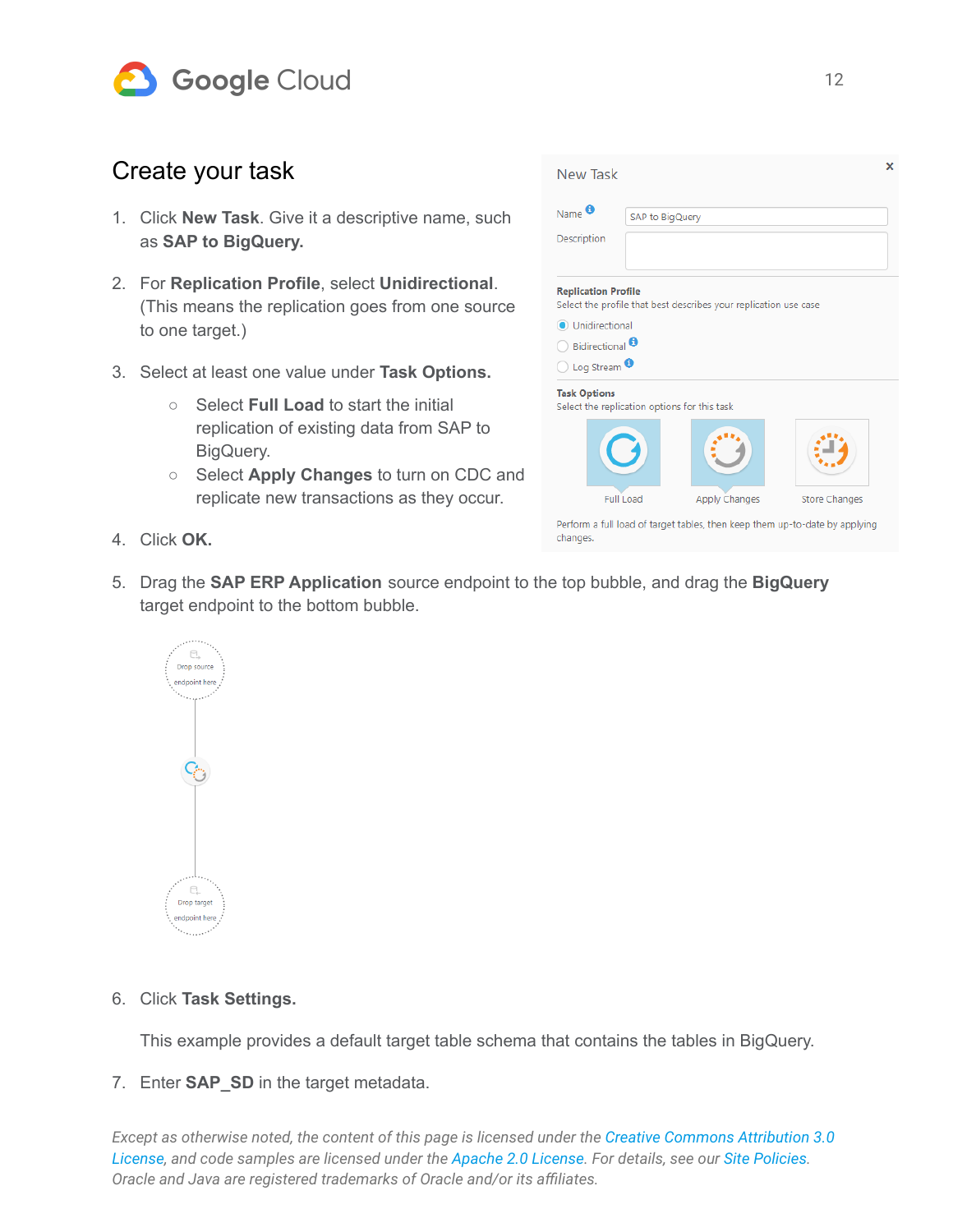

8. Click **Table Selection**. For **Business groups**, select **A – QLIK SALES & DISTRIBUTION**, and then click **Search.**

The *business group* maintained in SAP is a collection of logical and physical tables within SAP. A list of SAP Table objects appears for **Results**.

| Select Tables              |    |                                                    |        |  |  |  |
|----------------------------|----|----------------------------------------------------|--------|--|--|--|
| Source Tables <sup>0</sup> |    |                                                    |        |  |  |  |
|                            |    | Business groups:   A - QLIK SALES AND DISTRIBUTION | v      |  |  |  |
| Table:                     | 96 |                                                    |        |  |  |  |
|                            |    |                                                    | Search |  |  |  |
| <b>Results</b>             |    |                                                    |        |  |  |  |
| A - OLIK SALES AND DISTRIB |    | DD04T                                              |        |  |  |  |
| A - OLIK SALES AND DISTRIB |    | <b>ISEG</b>                                        |        |  |  |  |
| A - OLIK SALES AND DISTRIB |    | KNA1                                               |        |  |  |  |
| A - OLIK SALES AND DISTRIB |    | KNR1                                               |        |  |  |  |
| A - OLIK SALES AND DISTRIB |    | <b>KNVV</b>                                        |        |  |  |  |
| A - OLIK SALES AND DISTRIB |    | LIKP                                               |        |  |  |  |
| A - OLIK SALES AND DISTRIB |    | <b>LIPS</b>                                        |        |  |  |  |
| A - OLIK SALES AND DISTRIB |    | <b>MAKT</b>                                        |        |  |  |  |
| A - OLIK SALES AND DISTRIB |    | <b>MARA</b>                                        |        |  |  |  |
| A - OLIK SALES AND DISTRIB |    | <b>RBKP</b>                                        |        |  |  |  |
| A - OLIK SALES AND DISTRIB |    | <b>RSEG</b>                                        |        |  |  |  |
| Tables:35                  |    |                                                    |        |  |  |  |

9. Select the tables you want to replicate into BigQuery, and click the **>** button to move them to the **Selected** window on the right side of the screen. Click **OK**.

Next, you create a global transformation. *Global* means "across all tables within the scope of your Replicate Task." The global transformation renames the schema to something meaningful. (Don't use spaces in the global transformation name.) without spaces in its name.

- 10. Click **Global Transformations,** then click **New Global Transformation** and use the following settings:
	- **Name:** SAP\_SD
	- **Table or Schema:** Choose **Rename schema**, and then click **Next.**
	- **Schema name is like %:** Click **Next** to skip past this option.
	- **Schema name:** Rename the schema to SAP\_SD.
- 11. Click **Finish**.

Some SAP column names contain a forward-slash (/), which is not a permitted character in BigQuery or many other databases. Replace forward-slashes with underscores (\_) using an expression in another Global Transformation.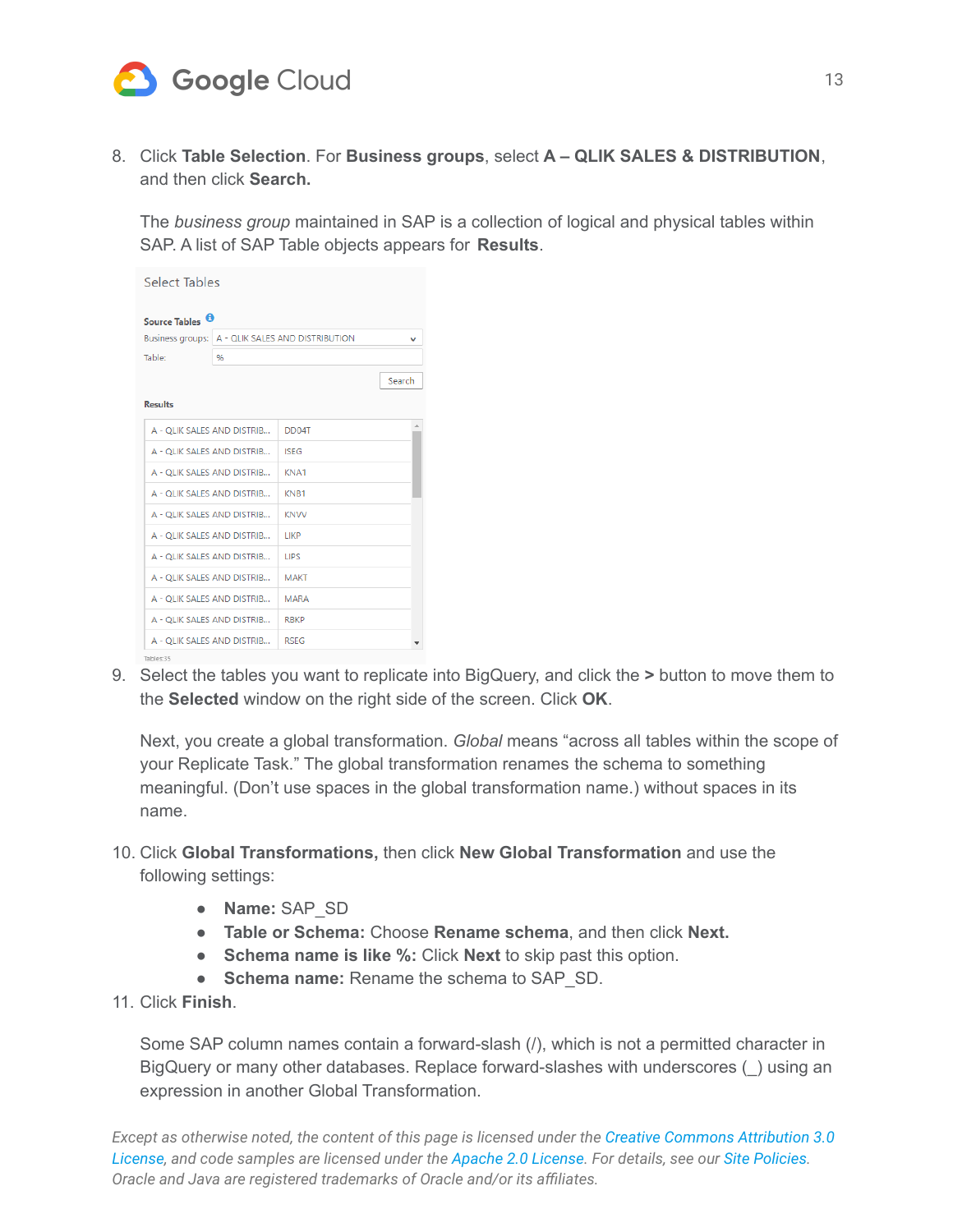

|                                              | New Transformation Rule                                                  |  |  |  |  |
|----------------------------------------------|--------------------------------------------------------------------------|--|--|--|--|
|                                              | <b>Which Global Transformation?</b><br>Select Global Transformation type |  |  |  |  |
| Name:                                        | <b>Remove Slashes</b>                                                    |  |  |  |  |
| > Table or Schema<br>$\triangleright$ Column |                                                                          |  |  |  |  |
|                                              | Rename column                                                            |  |  |  |  |
|                                              | Add column                                                               |  |  |  |  |
| . )                                          | Drop column                                                              |  |  |  |  |
|                                              | Convert data type                                                        |  |  |  |  |

- 12. Click **New Global Transformation** and use the following settings:
	- **Name:** Remove slashes
	- **Expand Column:** Select **Rename column**, and click **Next.**
	- **% of Column name is like %**: Replace with %/% (percent-slash-percent), and click **Next.**
	- **How to Transform:** Choose **Rename column to expression**, and enter the following:

replace( \$AR\_M\_SOURCE\_COLUMN\_NAME, '/', '\_')

● Click **Next**, then **Finish**, then **OK.**

| <b>Global Transformations Rules</b>                              |                                                |  |  |  |
|------------------------------------------------------------------|------------------------------------------------|--|--|--|
|                                                                  |                                                |  |  |  |
| Name<br>Description                                              |                                                |  |  |  |
| Rename schema %.% with column % to SAP SD                        |                                                |  |  |  |
| Rename column %.% with column %/% to replace( \$AR M SOURCE COLU |                                                |  |  |  |
|                                                                  | + New Global Transformation III Delete Zi Open |  |  |  |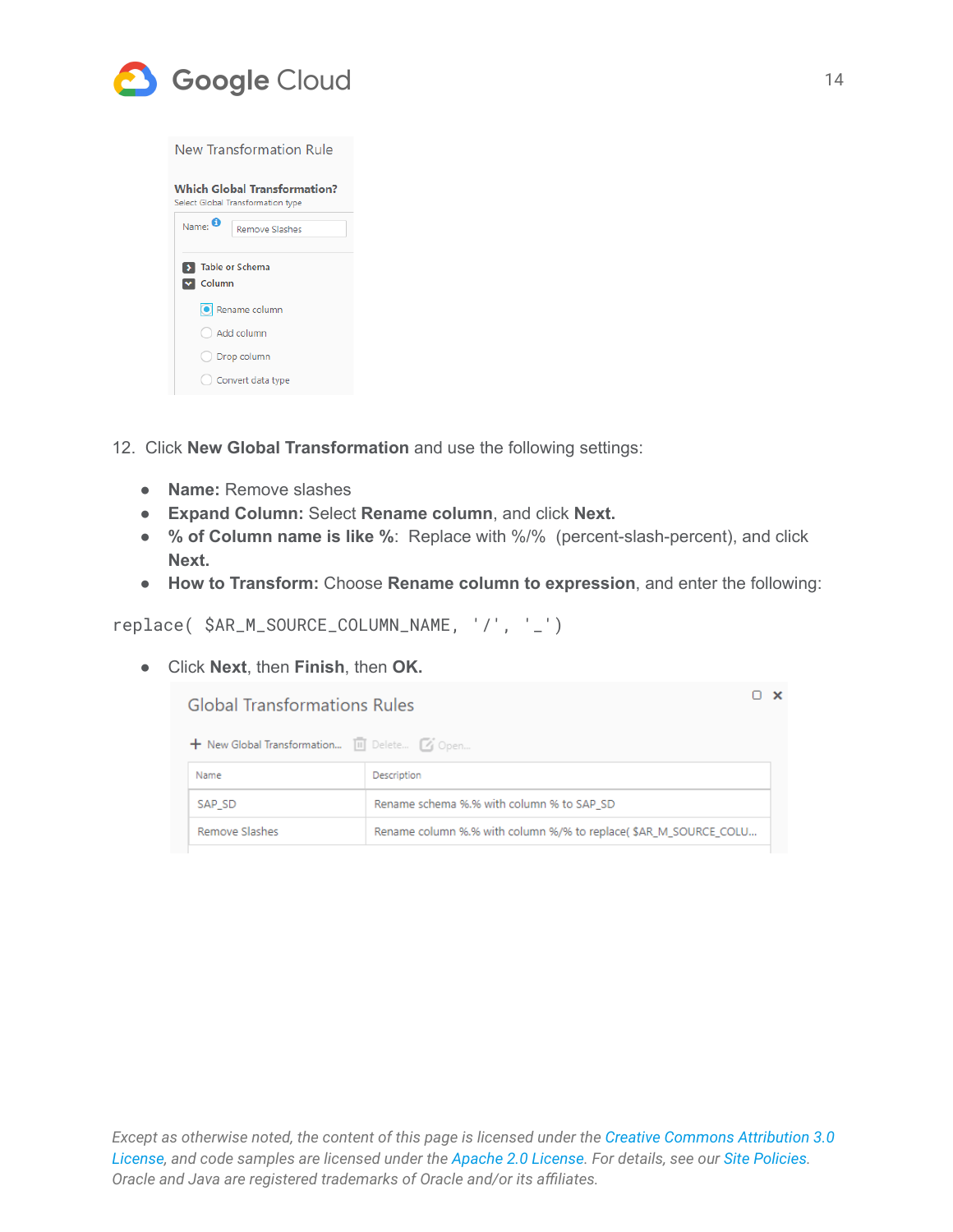

#### <span id="page-14-0"></span>Work within quotas

BigQuery enforces quotas on the maximum number of operations that can be performed per day. These quotas are as follows:

- A maximum of 1000 load operations per table, per day
- A maximum of 1000 DML operations per table, per day

To work around these limitations, edit the following settings:

- 1. In the **Advanced Tab** of the target endpoint, increase the **Max file size (MB)** to a value greater than 1000.
- 2. Open **Task Settings** and go to **Change Processing Tuning**. Do one of the following:
	- To capture all DML operations, set **Apply batched changes in intervals > Longer than (seconds)** to **260** seconds.
	- To capture INSERT operations only, set **Apply batched changes in intervals > Longer than (seconds)** to **85** seconds.

| $\Box$<br>SAP to Google BigQuery - Settings      |                                                                                                                     |                       |            |                    |  |  |
|--------------------------------------------------|---------------------------------------------------------------------------------------------------------------------|-----------------------|------------|--------------------|--|--|
| Metadata                                         | <b>Change Processing Mode:</b>                                                                                      | Batch optimized apply |            | v                  |  |  |
| <b>Full Load</b>                                 |                                                                                                                     |                       |            |                    |  |  |
| <b>Change Processing</b>                         | Transactions are grouped into batches and pre-processed for optimal performance<br>Preserve transactional integrity |                       |            |                    |  |  |
| Apply Changes Settings<br>Store Changes Settings | • Allow temporary lapses in transactional integrity to improve performance                                          |                       |            |                    |  |  |
| Change Processing Tuning                         | <b>Batch Tuning</b>                                                                                                 |                       |            |                    |  |  |
| <b>Error Handling</b>                            | Apply batched changes in intervals:                                                                                 |                       |            |                    |  |  |
| Logging                                          | Longer than (seconds):                                                                                              |                       | 260        | ۸<br>v             |  |  |
| <b>Character Substitution</b>                    | But less than (seconds):<br>Force apply a batch when processing memory exceeds (MB):                                |                       | 600<br>500 | ×.<br>v<br>×.<br>v |  |  |
|                                                  | Limit the number of changes applied per change processing statement to:                                             |                       | Ü.         | n.<br>$\sim$       |  |  |
|                                                  | <b>Transaction Offload Tuning</b>                                                                                   |                       |            |                    |  |  |
|                                                  | Offload transactions in progress to disk if:                                                                        |                       |            |                    |  |  |
|                                                  | Total transactions memory size exceeds (MB):                                                                        |                       | 1024       | ٥                  |  |  |
|                                                  | Transactions duration exceeds (seconds):                                                                            |                       | 60         | ۸                  |  |  |
|                                                  |                                                                                                                     |                       | <b>OK</b>  | Cancel             |  |  |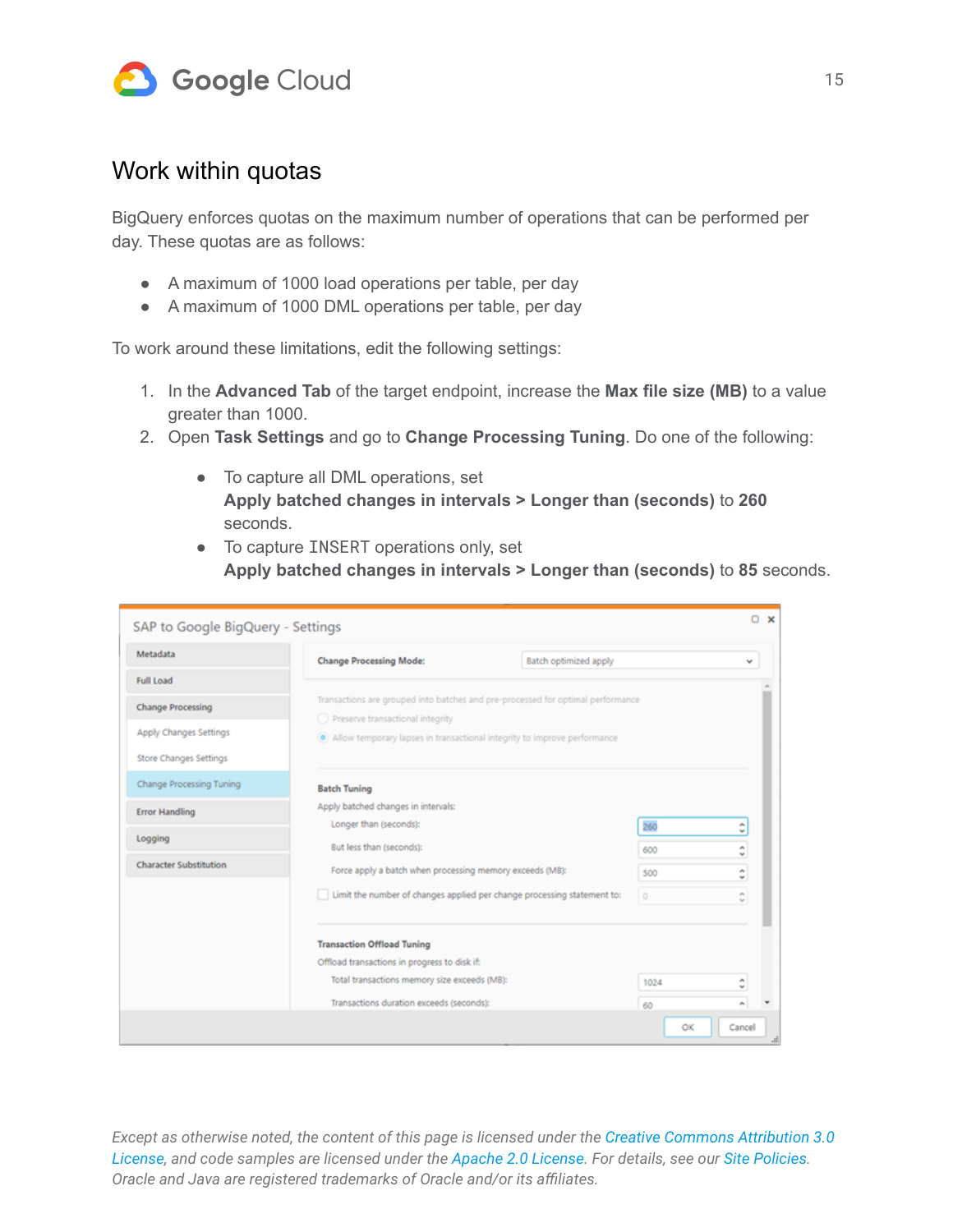

The task is ready to execute. The initial **Full Load** will have some impact on the database, so wait to click **Run** until there'll be minimum impact on SAP users. Subsequent CDC transactions are replicated with barely any impact on SAP.

When the **Full Load** task is complete, you can see and interact with that data in BigQuery:

| Qlik <b>Q</b>                                   | Replicate                                  |                          |                                                     |                                                 |                |                                       | PE-ATL                      |
|-------------------------------------------------|--------------------------------------------|--------------------------|-----------------------------------------------------|-------------------------------------------------|----------------|---------------------------------------|-----------------------------|
| <b>TASKS</b>                                    | $\checkmark$                               | SAP to Google BigQuery   |                                                     |                                                 |                |                                       |                             |
| $\blacktriangleright$ Run $\blacktriangleright$ | Stop $\bigotimes$ Tools -                  | Description              | Manage Endpoint Connections                         |                                                 |                |                                       |                             |
| Full Load                                       |                                            | <b>Change Processing</b> |                                                     |                                                 |                |                                       |                             |
|                                                 | <b>Total Completion</b><br>98%<br>00:00:56 |                          | Tables [ Select All ]<br>Completed<br>Loading<br>34 | Queued<br>Error<br>$\mathbf{0}$<br>$\mathbf{0}$ |                | Throughput<br>rec/sec<br>$\checkmark$ |                             |
| Tables - Loading                                |                                            |                          |                                                     |                                                 |                |                                       | $\hat{\phantom{a}}$         |
| Filter By                                       | Q                                          |                          |                                                     |                                                 |                | Reload                                | $\rightarrow$ Export to TSV |
| <b>Table Name</b>                               | A Load Duration                            | <b>Estimated Count</b>   | <b>Transferred Count</b>                            | Current Throughput                              | Cached Changes | <b>Estimated Finish Time</b>          | Progress                    |
| A - QLIK SALES AN                               | 00:04:32                                   | 11,822,414               | 11,820,000                                          | 0                                               | $\circ$        | 00:00:00                              | 99%                         |

If the task continues to run, you can monitor the **Change Processing** task to observe the replication of new transactions that affect the selected tables and are propagated from SAP into BigQuery.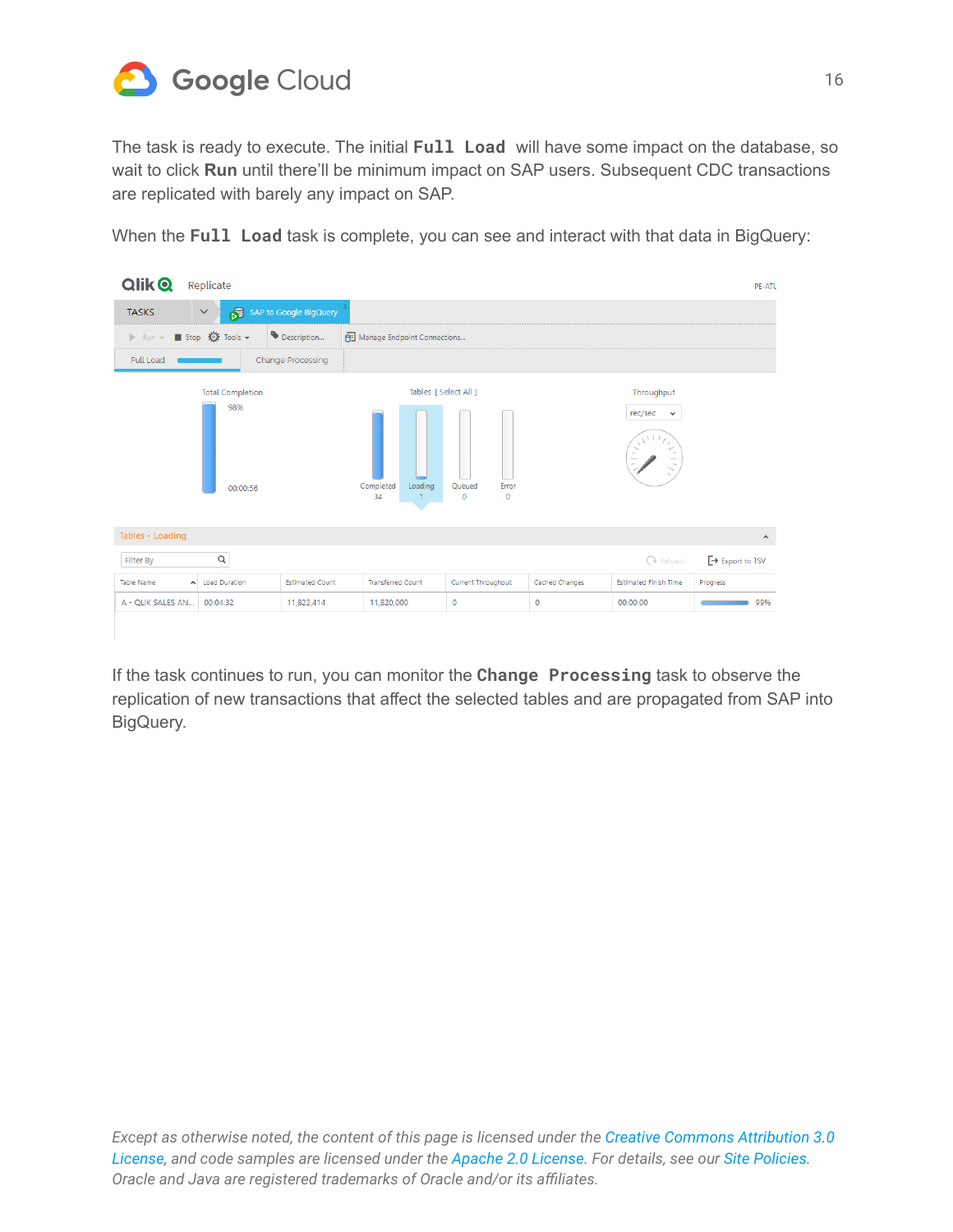

### <span id="page-16-0"></span>View your replicated data

Navigate to the BigQuery console to see the data that has been replicated. Repeated queries will reveal transactional data that is replicated as it happens!

The following example shows that the SAP\_SD table **KNA1** is created and populated with data.

| Google Cloud Platform <sup>3</sup> • SAP Analytics ▼  |         |                 |                                                            |                |                                           |           |
|-------------------------------------------------------|---------|-----------------|------------------------------------------------------------|----------------|-------------------------------------------|-----------|
| <b>BigQuery</b><br>(i) FEATURES & INFO<br>Œ           |         | <b>SHORTCUT</b> |                                                            |                |                                           |           |
| <b>Query history</b>                                  |         | Query editor    |                                                            |                |                                           |           |
| <b>Saved queries</b>                                  |         |                 | 1 select * from SAP_SD.KNA1                                |                |                                           |           |
| Job history                                           |         |                 |                                                            |                |                                           |           |
| <b>Transfers</b>                                      |         |                 |                                                            |                |                                           |           |
| <b>Scheduled queries</b>                              |         | ٥<br>Run        | 也 Save query                                               |                | :::: Save view<br>᠗<br>Schedule query -   | ×,        |
| <b>Reservations</b>                                   |         | Query results   |                                                            |                | <b>出 SAVE RESULTS</b><br>M EXPLORE DATA ▼ |           |
| <b>BI</b> Engine                                      |         |                 |                                                            |                |                                           |           |
| $+$ ADD DATA $\blacktriangledown$<br><b>Resources</b> |         | Job information | Query complete (0.0 sec elapsed, cached)<br><b>Results</b> | <b>JSON</b>    | <b>Execution details</b>                  |           |
| Q. Search for your tables and data sets<br>0          |         |                 |                                                            |                |                                           |           |
| sap-analytics-279012<br>旱                             | Row     | <b>MANDT</b>    | <b>KUNNR</b>                                               | LAND1          | NAME1                                     | <b>NA</b> |
| SAP_SD<br>EП                                          | 1.      | 800             | 0000000001                                                 | US             | B2B Demo Customer 1                       |           |
|                                                       | 2       | 800             | 0000000002                                                 | DE             | Wett                                      |           |
| attrep_apply_exceptions<br>扁                          | 3       | 800             | 0000000003                                                 | DE             | B2B Demo Customer 3                       |           |
| KNA1<br>扁                                             | 4       | 800             | 0000000010                                                 | FR             | DMT                                       |           |
| KNB1<br>扁                                             | 5       | 800             | 0000000011                                                 | FR             | ALFA                                      |           |
| 扁<br><b>LIKP</b>                                      | 6       | 800             | 0000000012                                                 | <b>FR</b>      | CAR                                       |           |
| <b>MAKT</b><br>扁                                      | 7       | 800             | 0000000013                                                 | ES             | BAT                                       |           |
|                                                       | $\circ$ | 000             | 0000000040                                                 | C <sub>1</sub> | Ku Dina Enternrice Co. Ltd.               |           |